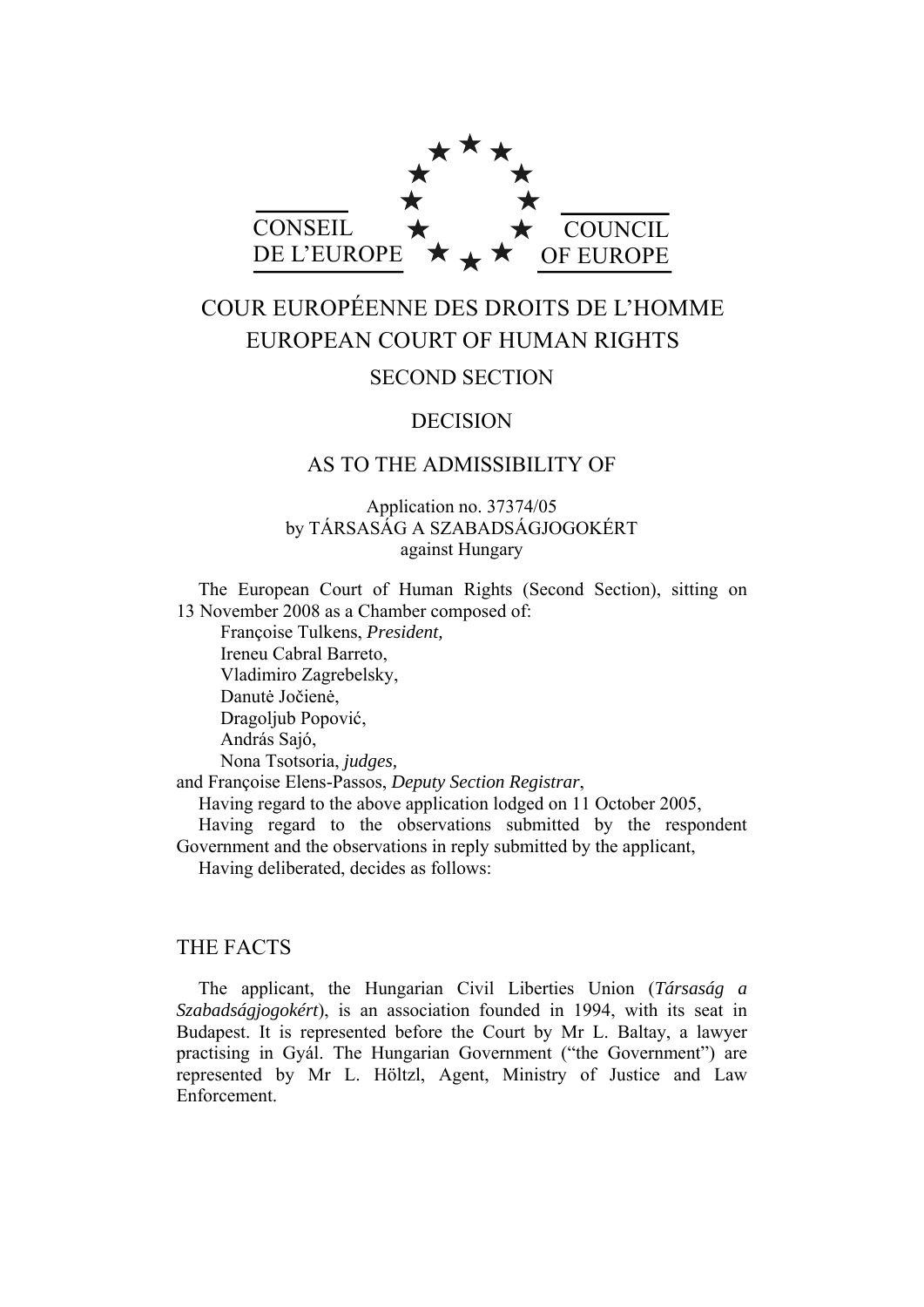## **A. The circumstances of the case**

The facts of the case, as submitted by the parties, may be summarised as follows.

In March 2004 a Member of Parliament (the "MP") and other individuals lodged a complaint for abstract review with the Constitutional Court. The subject of the complaint was constitutional scrutiny of some recent amendments to the Criminal Code which concerned certain drug-related offences.

In July 2004 the MP gave a press interview concerning the complaint.

On 14 September 2004 the applicant association – a non-governmental organisation whose declared aim is to promote fundamental rights as well as to strengthen civil society and the rule of law in Hungary and which is active in the field of drug policy – requested the Constitutional Court to grant them access to the complaint pending before it, in accordance with section 19 of Act no. 63 of 1992 on the Protection of Personal Data and the Public Nature of Data of Public Interest ("the Data Act 1992").

On 12 October 2004 the Constitutional Court denied the request without having consulted the MP, explaining that a complaint pending before it could not be made available to outsiders without the approval of its author.

On 10 November 2004 the applicant association brought an action against the Constitutional Court. It requested the Budapest Regional Court to oblige the respondent to give it access to the complaint, in accordance with section 21(7) of the Data Act 1992.

On 13 December 2004 the Constitutional Court adopted a decision on the constitutionality of the impugned amendments to the Criminal Code. It contained a summary of the complaint in question and was pronounced publicly.

Notwithstanding the fact that the Constitutional Court procedure had already been terminated, on 24 January 2005 the Regional Court dismissed the applicant's action. It held in essence that the complaint could not be regarded as "data" and lack of access to it could not be disputed under the Data Act 1992.

The applicant association appealed, disputing the Regional Court's views. Secondarily, they requested that the complaint be made available to them after the deletion of any personal information contained therein.

On 5 May 2005 the Court of Appeal upheld the first-instance decision. It considered that the complaint contained some "data"; however, that data was "personal" and could not be accessed without the author's approval. Such protection of personal data could not be overridden by other lawful interests, including the accessibility of public information.

The applicant's secondary claim was rejected without any particular reasoning.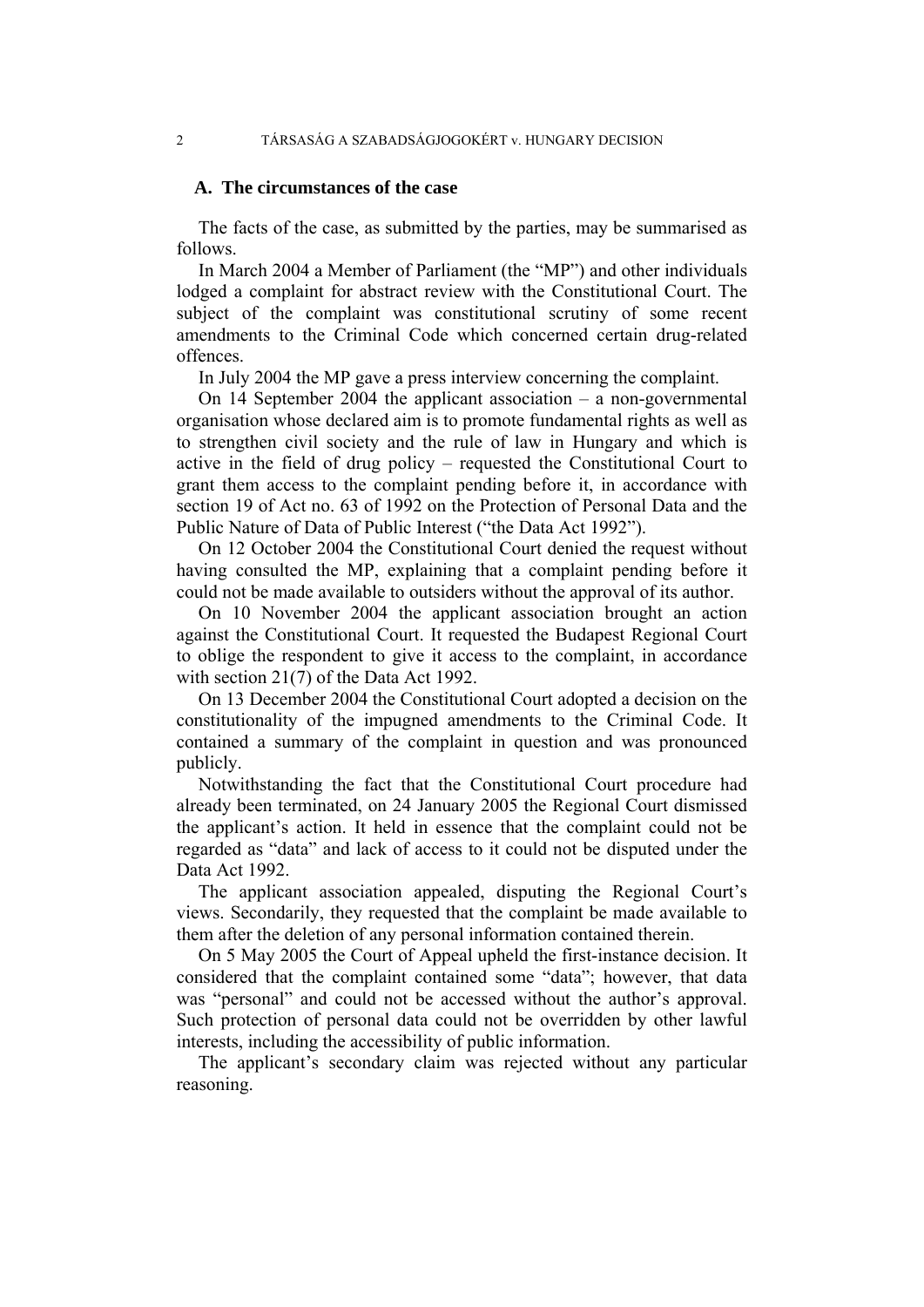### **B. Relevant domestic law**

*1. The Constitution of the Republic of Hungary* 

### **Article 59**

" $(1)$  ... [E]veryone has the right to a good reputation, the privacy of his home and the protection of secrecy in private affairs and personal data."

#### **Article 61**

 $(1)$  ... [E]veryone has the right to express freely his/her opinion and, furthermore, to access and distribute information of public interest."

*2. Act no. 32 of 1989 on the Constitutional Court* 

### **Section 1**

"The competence of the Constitutional Court includes:

(b) posterior review of the constitutionality of statutes..."

### **Section 21**

"(2) The procedure under section 1 (b) may be initiated by anyone."

*3. The Data Act 1992* 

#### **Section 2 (as in force at the material time)**

"(4) *Public information*: data, other than personal data, which relates to the activities of, or is processed by, a body or a person carrying out State or municipal tasks or other public duties defined by the law."

### **Section 3**

"(1) (a) Personal data may be processed if the person concerned consented to it...."

### **Section 4**

"Unless exception is made under the law, the right to protection of personal data and the personality rights of the person concerned must not be violated by ... the interests related to data management, including the public nature (section 19) of data of general interest."

#### **Section 19**

"(1) The organs or persons charged with exercising State ... functions shall, within the scope of their competence ..., promote and secure the right of the public to be informed accurately and speedily.

(2) The organs mentioned in subsection 1 hereof shall regularly publish or otherwise make accessible the most important data ... concerning their activities. ...

(3) Those mentioned in subsection 1 hereof shall ensure that anyone is able to access any data of public interest which they may handle, unless the data has been lawfully declared State or service secrets by a competent authority ... or the law restricts the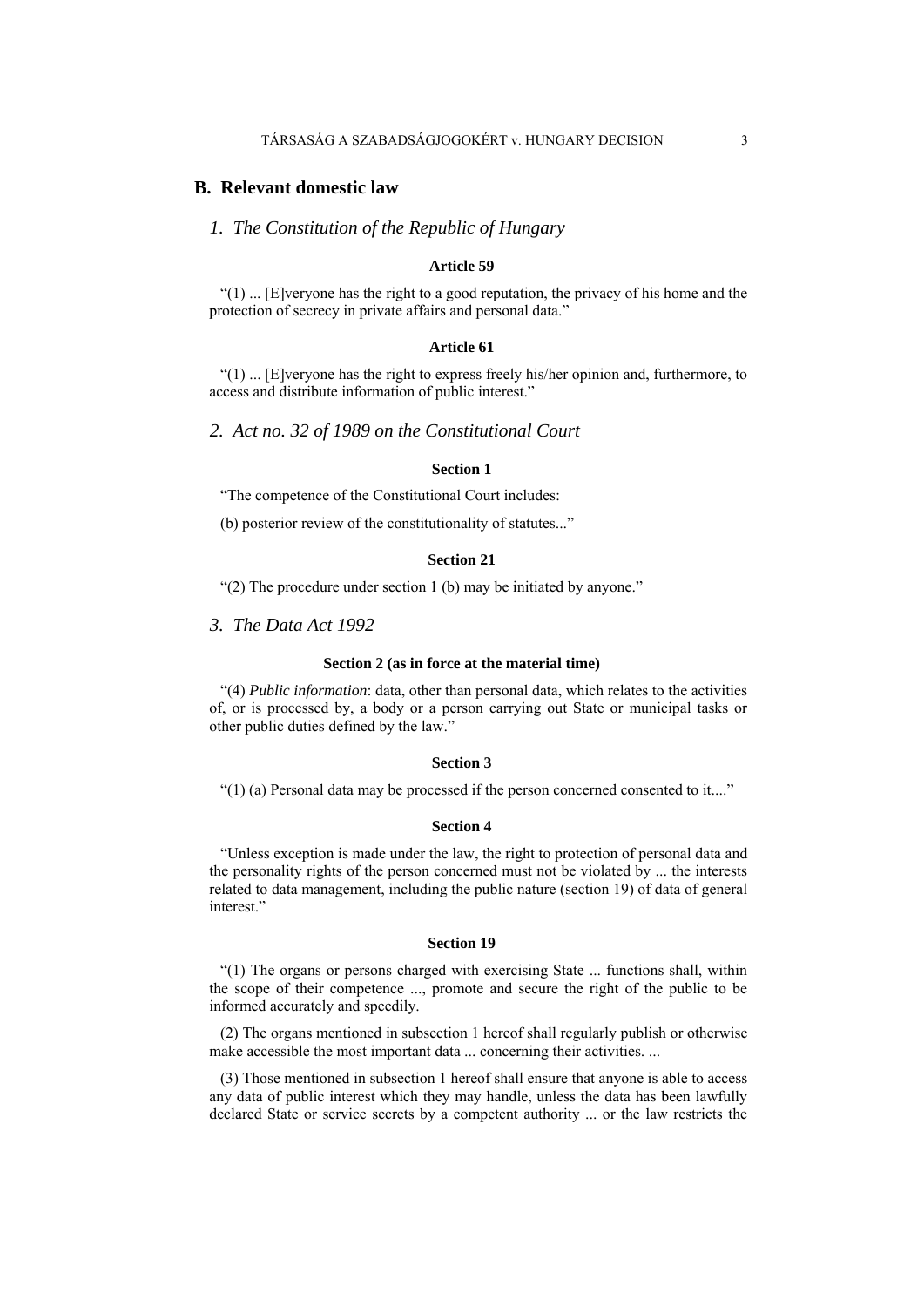right of public access to data of public interest, specifying the types of data concerned, regard being had to:

- (a) the interests of national defence;
- (b) the interests of national security;
- (c) the interests of the prevention or prosecution of crime;
- (d) the interests of central finances or foreign exchange policy;
- (e) foreign relations or relations with international organisations;
- (f) a pending court procedure. ..."

### **Section 21**

"(1) If an applicant's request for data of public interest is denied, he or she shall have access to a court.

(2) The burden of proof concerning the lawfulness and well-foundedness of the refusal shall lie with the organ handling the data.

(3) The action shall be brought within 30 days from the notification of the refusal against the organ which has denied the information sought. ...

(6) The court shall give priority to these cases.

(7) If the court accepts the applicant's claim, it shall issue a decision ordering the organ handling the data to communicate the information of public interest which has been sought."

# COMPLAINT

The applicant association complains under Article 10 of the Convention that the decisions of the Hungarian courts amounted to a breach of its right to have access to information of public interest.

# THE LAW

The applicant association submits that the Hungarian court decisions constituted an infringement of its right to receive information of public interest. In its view, this was in breach of Article 10 of the Convention, of which the relevant part provides:

"1. Everyone has the right to freedom of expression. This right shall include freedom to hold opinions and to receive and impart information and ideas without interference by public authority and regardless of frontiers. ...

2. The exercise of these freedoms, since it carries with it duties and responsibilities, may be subject to such formalities, conditions, restrictions or penalties as are prescribed by law and are necessary in a democratic society, in the interests of national security, territorial integrity or public safety, for the prevention of disorder or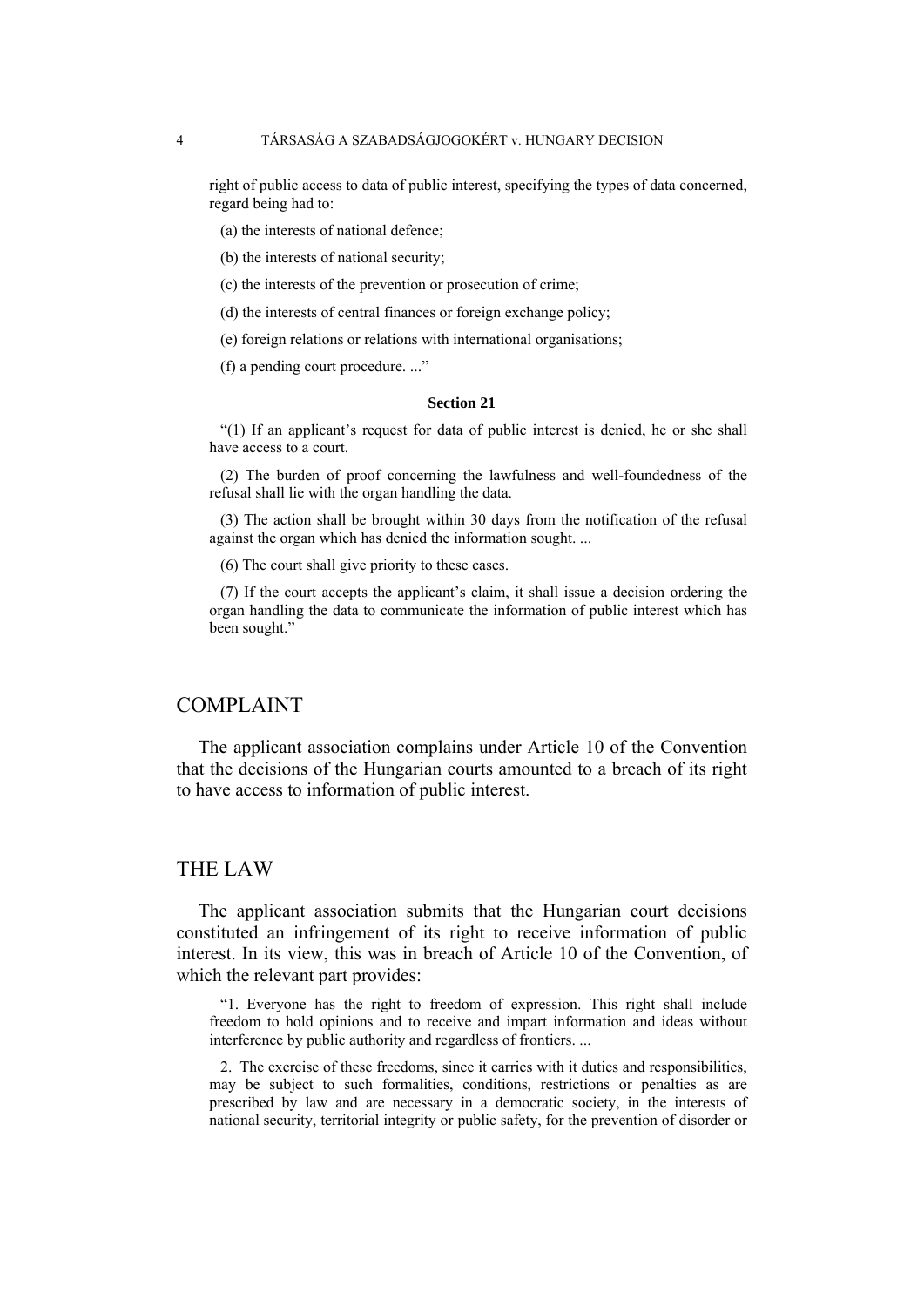crime, for the protection of health or morals, for the protection of the reputation or rights of others, for preventing the disclosure of information received in confidence, or for maintaining the authority and impartiality of the judiciary."

The Government do not contest that there has been an interference with the applicant's rights under Article 10 of the Convention. However, they emphasise that paragraph 2 of that provision allows the Contracting States to restrict this right in certain circumstances. According to the Court's caselaw, the States have a certain margin of appreciation in determining whether or not a restriction on the rights protected by Article 10 is necessary.

The Hungarian Constitution recognises the rights to freedom of expression and access to information of public interest, and ensures their exercise by regulation under separate laws. The possibility to interfere with these rights is therefore prescribed by law. The Data Act 1992 regulates the functioning of the fundamental rights enshrined in Articles 59 (1) and 61(1) of the Constitution. Its definition of public information, which was in force until an amendment as of 1 June 2005, excluded personal data, whilst ensuring access to other types of data. In the instant case, the secondinstance court established that the data sought to be accessed was personal, because it contained the MP's personal particulars and opinions, allowing conclusions about his personality. The mere fact that the MP had decided to lodge a constitutional complaint could not be regarded as consent to disclosure, since the Constitutional Court deliberates *in camera* and its decisions, although pronounced publicly, do not contain the personal particulars of those having applied. Consequently, constitutional applicants do not have to take into account the possibility that their particulars will be disclosed.

The Government endorse the court's finding that the handling of public data is governed by the rule of their public nature, whilst that of personal data by the rule of self-determination. Hence, access to data of a public nature can be restricted on the ground that it contains information the preservation of which is essential to protect personal data. Should the legislature make constitutional complaints and the personal data contained therein accessible to anyone by characterising the complaints as public information, this would discourage initiatives from citizens to institute such proceedings. Therefore, the domestic courts in the present case acted, in the Government's view, lawfully and in conformity with the Convention, when they denied access to the MP's constitutional complaint.

Within the framework of the Data Act 1992, the right of access to data of public interest is restricted by the right to the protection of personal data. The Government maintain that this restriction meets the requirements laid down in the Convention, in that it is prescribed by law, applied in order to protect the rights of others and necessary in a democratic society.

The applicant association submits at the outset that to receive and impart information is a precondition of freedom of expression, since one cannot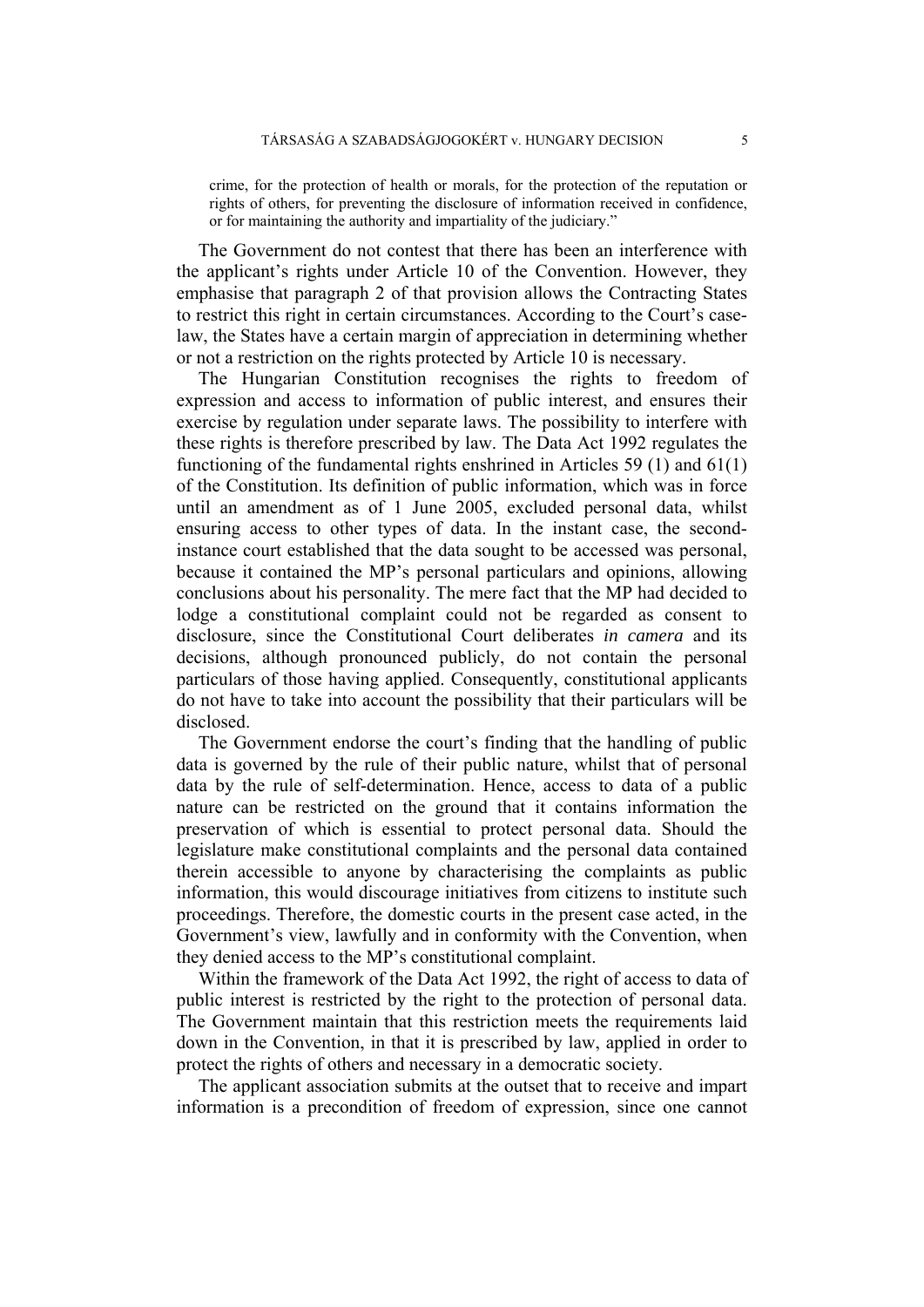form or hold a well-founded opinion without knowing the relevant and accurate facts. Since it is actively engaged in the Hungarian drug policy, the denial of access to the complaint in question made it impossible for it to accomplish its mission and enter into a public debate about the issue. It claims to play a press-like role in this connection, since its work allows the public to discover, and form an opinion about, the ideas and attitudes of political leaders concerning drug policy. The Constitutional Court thwarted its attempt to start a public debate at a preparatory stage.

The applicant further maintains that States have positive obligations under Article 10 of the Convention. Since, in the present case, the Hungarian authorities did not need to collect the impugned information, because it was ready and available, the only obligation would have been not to bar access to it. The disclosure of public information on request is in fact within the notion of "to receive", within the meaning of Article 10  $\S$  1. This provision protects not only those who wish to inform others but also those who seek to receive such information. To hold otherwise would mean that freedom of expression is no more than the absence of censorship, which would be contrary to the existence of the above-mentioned positive obligations.

The applicant also submits that the private sphere of politicians is narrower than that of other citizens, since they expose themselves to criticism. Therefore, access to their personal data might be necessary if it concerns their public performance – which was exactly the situation in the present case. If one accepts the Government's arguments, all data would be considered personal and excluded from public scrutiny – which would render the notion of public information meaningless. In any event, no details of the protected private sphere of the MP would have been made public in connection with his complaint.

Moreover, the applicant disputes the existence of a legitimate aim. The Constitutional Court never asked for the permission of the MP in question for the disclosure of his personal data, therefore it cannot be said that the restriction served the protection of his rights. The Constitutional Court's real aim was to prevent a public debate on the question. For the applicant, the secrecy of complaints is alarming, since it prevents the public from assessing the Constitutional Court's practice. However, even assuming the existence of a legitimate aim, the restriction was not necessary in a democratic society. Wide access to public information is in line with the recent development of human rights, as well as with Resolution No. 1087 (1996) of the Council of Europe's Parliamentary Assembly.

The Court finds that the applicant association's complaint raises serious questions of fact and law which are of such complexity that their determination should depend on an examination of the merits. This complaint cannot, therefore, be regarded as manifestly ill-founded within